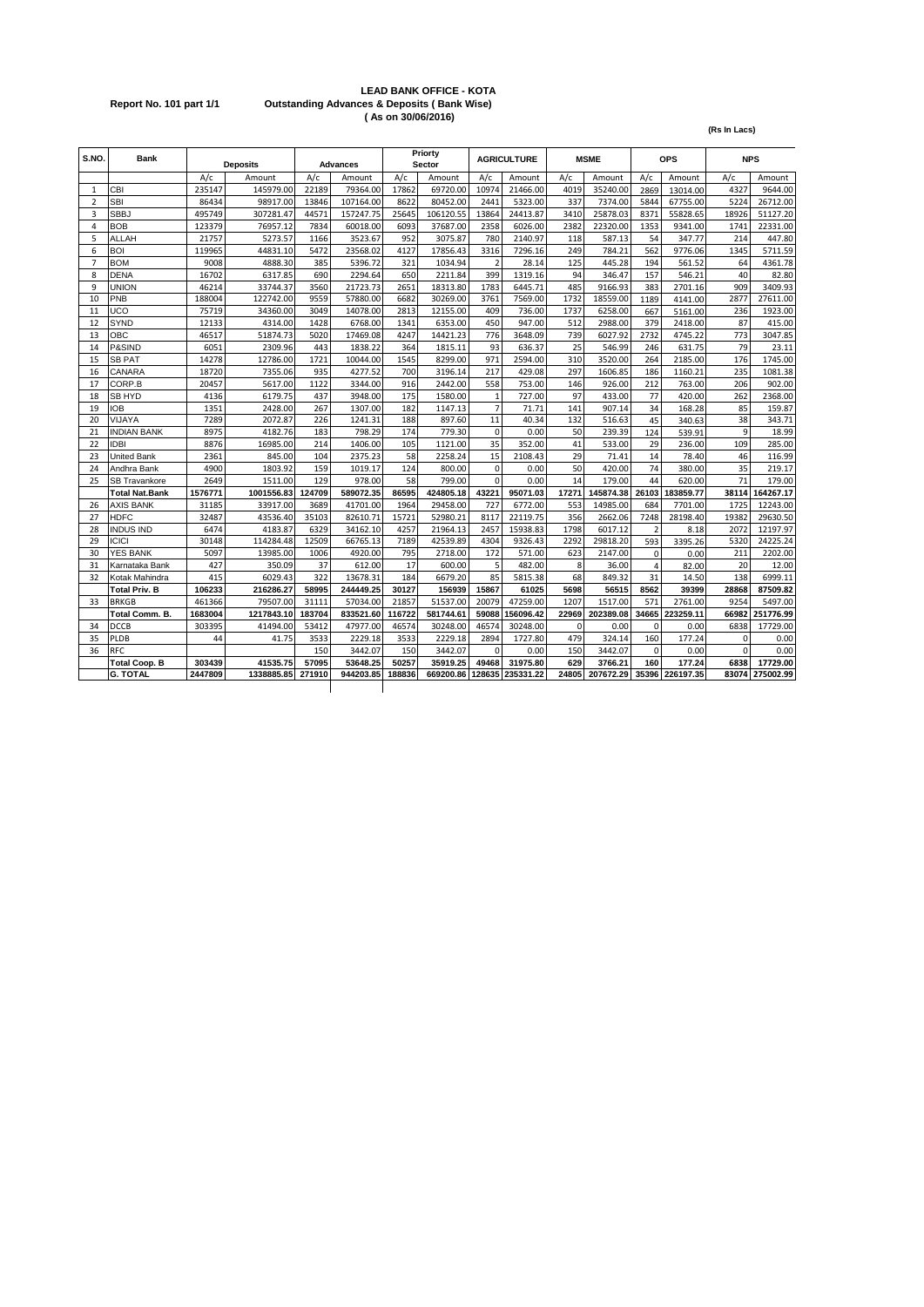|                |                      |                |                  |                |                  | <b>Agriculture</b> |                       |                |           |                          |          |  |  |  |
|----------------|----------------------|----------------|------------------|----------------|------------------|--------------------|-----------------------|----------------|-----------|--------------------------|----------|--|--|--|
| S.NO.          | <b>Bank</b>          |                | <b>CROP LOAN</b> |                | <b>TERM LOAN</b> |                    | AGRI.                 |                | AGRI.     | <b>Total Agriculture</b> |          |  |  |  |
|                |                      |                |                  |                |                  |                    | <b>INFRASTRUCTURE</b> |                | ANCILLARY |                          |          |  |  |  |
|                |                      | A/c            | Amount           | A/c            | Amount           | A/c                | Amount                | A/c            | Amount    | A/c                      | Amount   |  |  |  |
| 1              | CBI                  | 8639           | 13137.00         | 2295           | 7434.00          | 40                 | 895                   |                |           | 10974                    | 21466.00 |  |  |  |
| $\overline{2}$ | <b>SBI</b>           | 2190           | 4855.00          | 251            | 468.00           |                    |                       |                |           | 2441                     | 5323.00  |  |  |  |
| 3              | <b>SBBJ</b>          | 9982           | 18383.69         | 3332           | 2466.30          | 550                | 3563.88               |                |           | 13864                    | 24413.87 |  |  |  |
| 4              | <b>BOB</b>           |                |                  |                |                  |                    |                       | 2358           | 6026.00   | 2358                     | 6026.00  |  |  |  |
| 5              | ALLAH                |                |                  |                |                  |                    |                       | 780            | 2140.97   | 780                      | 2140.97  |  |  |  |
| 6              | BOI                  | 2667           | 5855.93          | 649            | 1440.23          |                    |                       |                |           | 3316                     | 7296.16  |  |  |  |
| $\overline{7}$ | <b>BOM</b>           | $\overline{2}$ | 28.14            |                |                  |                    |                       |                |           | $\overline{2}$           | 28.14    |  |  |  |
| 8              | <b>DENA</b>          | 350            | 1302.73          | 49             | 16.43            |                    |                       |                |           | 399                      | 1319.16  |  |  |  |
| 9              | <b>UNION</b>         | 1655           | 3819.35          | 122            | 1728.54          | 6                  | 897.82                |                |           | 1783                     | 6445.71  |  |  |  |
| 10             | PNB                  |                |                  |                |                  |                    |                       | 3761           | 7569.00   | 3761                     | 7569.00  |  |  |  |
| 11             | UCO                  |                |                  |                |                  |                    |                       | 409            | 736.00    | 409                      | 736.00   |  |  |  |
| 12             | <b>SYND</b>          | 423            | 898.00           | 27             | 49.00            |                    |                       |                |           | 450                      | 947.00   |  |  |  |
| 13             | OBC                  |                |                  |                |                  |                    |                       | 776            | 3648.09   | 776                      | 3648.09  |  |  |  |
| 14             | P&SIND               |                |                  |                |                  |                    |                       | 93             | 636.37    | 93                       | 636.37   |  |  |  |
| 15             | <b>SB PAT</b>        | 655            | 1889.00          | 316            | 705.00           |                    |                       |                |           | 971                      | 2594.00  |  |  |  |
| 16             | CANARA               |                |                  |                |                  |                    |                       | 217            | 429.08    | 217                      | 429.08   |  |  |  |
| 17             | CORP.B               |                |                  |                |                  |                    |                       | 558            | 753.00    | 558                      | 753.00   |  |  |  |
| 18             | <b>SB HYD</b>        |                |                  | $\mathbf{1}$   | 727.00           |                    |                       |                |           | $\mathbf{1}$             | 727.00   |  |  |  |
| 19             | IOB                  | 4              | 6.39             |                |                  | 3                  | 65.32                 |                |           | 7                        | 71.71    |  |  |  |
| 20             | VIJAYA               | 6              | 12.07            | 5              | 28.27            |                    |                       |                |           | 11                       | 40.34    |  |  |  |
| 21             | <b>INDIAN BANK</b>   |                |                  |                |                  |                    |                       |                |           | $\mathbf 0$              | 0.00     |  |  |  |
| 22             | <b>IDBI</b>          | 33             | 345.00           | $\overline{2}$ | 7.00             |                    |                       |                |           | 35                       | 352.00   |  |  |  |
| 23             | <b>United Bank</b>   | 14             | 2108.18          | $\mathbf{1}$   | 0.25             |                    |                       |                |           | 15                       | 2108.43  |  |  |  |
| 24             | Andhra Bank          |                |                  |                |                  |                    |                       |                |           | $\Omega$                 | 0.00     |  |  |  |
| 25             | SB Travankore        |                |                  |                |                  |                    |                       |                |           | $\Omega$                 | 0.00     |  |  |  |
|                | Total Nat.Bank       | 26620          | 52640.48         | 7050           | 15070.02         | 599                | 5422.02               | 8952           | 21938.51  | 43221                    | 95071.03 |  |  |  |
| 26             | <b>AXIS BANK</b>     |                |                  |                |                  |                    |                       | 727            | 6772.00   | 727                      | 6772.00  |  |  |  |
| 27             | <b>HDFC</b>          | 864            | 3769.76          | 4168           | 4539.55          | 1715               | 2419.83               | 1370           | 11390.61  | 8117                     | 22119.75 |  |  |  |
| 28             | <b>INDUS IND</b>     |                |                  |                |                  |                    |                       | 2457           | 15938.83  | 2457                     | 15938.83 |  |  |  |
| 29             | <b>ICICI</b>         | 1854           | 2857.43          | 393            | 2778.33          |                    |                       | 2057           | 3690.67   | 4304                     | 9326.43  |  |  |  |
| 30             | <b>YES BANK</b>      |                |                  |                |                  |                    |                       | 172            | 571.00    | 172                      | 571.00   |  |  |  |
| 31             | Karnataka Bank       |                |                  |                |                  | 4                  | 82                    | $\overline{1}$ | 400       | 5                        | 482.00   |  |  |  |
| 32             | Kotak Mahindra       |                |                  |                |                  |                    |                       | 85             | 5815.38   | 85                       | 5815.38  |  |  |  |
|                | <b>Total Priv. B</b> | 2718           | 6627.19          | 4561           | 7317.88          | 1719               | 2501.83               | 6869           | 44578.49  | 15867                    | 61025.39 |  |  |  |
| 33             | <b>BRKGB</b>         | 19238          | 40080.00         | 841            | 7179.00          |                    |                       |                |           | 20079                    | 47259.00 |  |  |  |
|                | Total Comm. B.       | 29338          | 59268            | 11611          | 22388            | 2318               | 7924                  | 15821          | 66517     | 59088                    | 156096   |  |  |  |
| 34             | DCCB                 |                |                  |                |                  |                    |                       | 46574          | 30248.00  | 46574                    | 30248.00 |  |  |  |
| 35             | PLDB                 |                |                  |                |                  |                    |                       | 2894           | 1727.80   | 2894                     | 1727.80  |  |  |  |
| 36             | RFC                  |                |                  |                |                  |                    |                       |                |           | $\Omega$                 | 0.00     |  |  |  |
|                | <b>Total Coop. B</b> |                |                  |                |                  |                    |                       | 49468          | 31975.80  | 49468                    | 31975.80 |  |  |  |
|                | <b>G. TOTAL</b>      | 48576          | 99348            | 12452          | 29567            | 2318               | 7924                  | 65289          | 98493     | 128635                   | 235331   |  |  |  |

## **( As on 30/06/2016) Report No. 101 part 1/2 Outstanding Advances & Deposits ( Bank Wise)**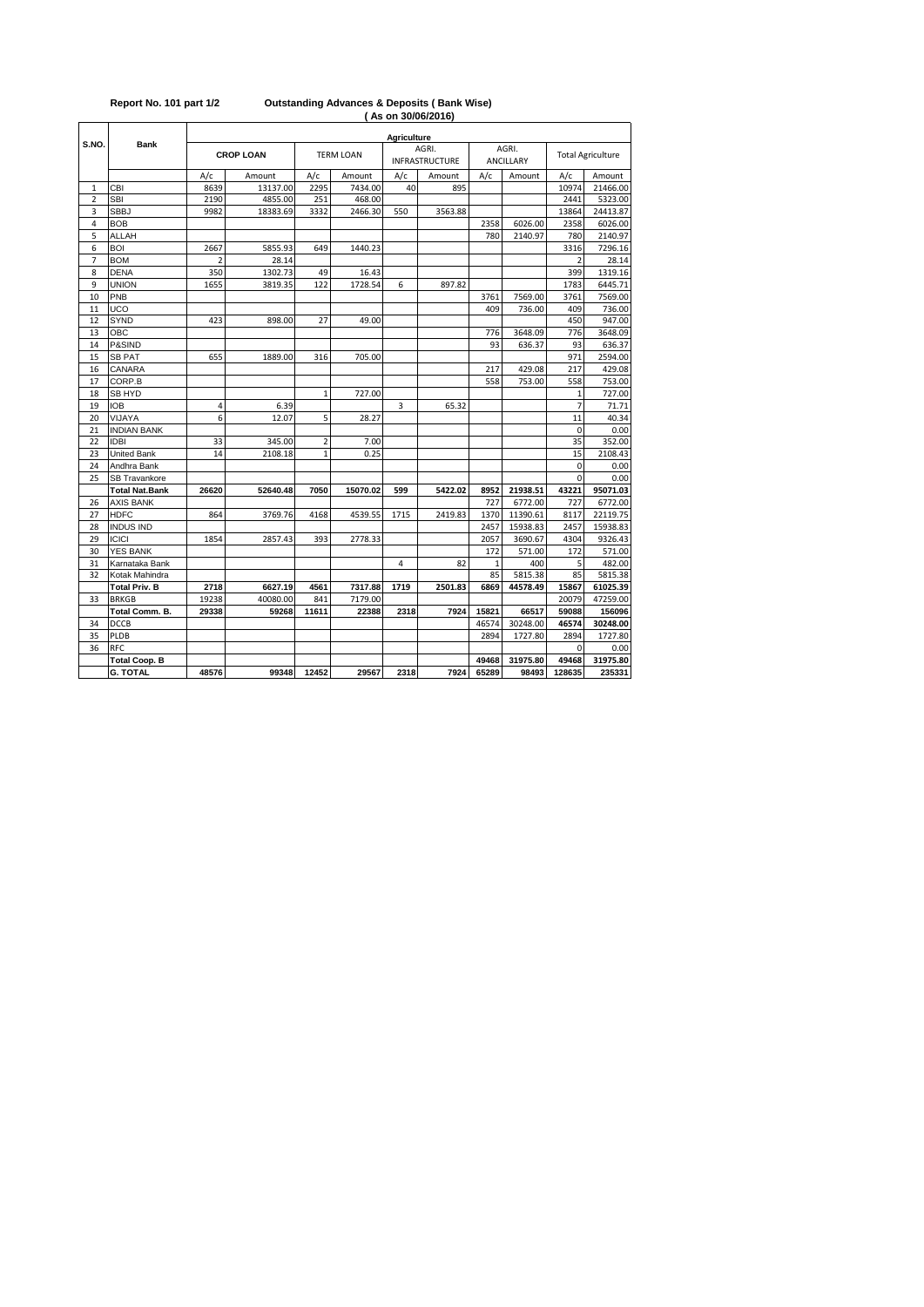|       |                        |       |             |                |             |                         | (As on 30/06/2016) |       |                      |             |                   |
|-------|------------------------|-------|-------------|----------------|-------------|-------------------------|--------------------|-------|----------------------|-------------|-------------------|
| S.NO. | <b>Bank</b>            |       |             |                | <b>MSME</b> |                         |                    |       |                      |             |                   |
|       |                        |       | Micro Entp. |                | Small Entp. |                         | Medium Entp.       |       | Khadi & vill. Indus. |             | <b>Total MSME</b> |
|       |                        | A/c   | Amount      | A/c            | Amount      | A/c                     | Amount             | A/c   | Amount               | A/c         | Amount            |
| 1     | CBI                    | 2717  | 22620.00    | 1298           | 12019.00    | 4                       | 601.00             |       |                      | 4019        | 35240.00          |
| 2     | SBI                    | 36    | 742.00      | 301            | 6632.00     |                         |                    |       |                      | 337         | 7374.00           |
| 3     | SBBJ                   | 2548  | 15048.74    | 847            | 10254.84    | 15                      | 574.45             |       |                      | 3410        | 25878.03          |
| 4     | <b>BOB</b>             |       |             |                |             |                         |                    | 2382  | 22320                | 2382        | 22320.00          |
| 5     | <b>ALLAH</b>           |       |             |                |             |                         |                    | 118   | 587.13               | 118         | 587.13            |
| 6     | BOI                    | 247   | 778.42      | $\overline{2}$ | 5.79        |                         |                    |       |                      | 249         | 784.21            |
| 7     | <b>BOM</b>             | 100   | 225.00      | 25             | 220.28      |                         |                    |       |                      | 125         | 445.28            |
| 8     | DENA                   | 40    | 206.12      | 54             | 140.35      |                         |                    |       |                      | 94          | 346.47            |
| 9     | UNION                  | 340   | 3128.65     | 141            | 5962.78     | $\mathbf{1}$            | 6.00               | 3     | 70                   | 485         | 9166.93           |
| 10    | PNB                    |       |             |                |             |                         |                    | 1732  | 18559.00             | 1732        | 18559.00          |
| 11    | UCO                    |       |             |                |             |                         |                    | 1737  | 6258.00              | 1737        | 6258.00           |
| 12    | SYND                   | 501   | 2913.00     | 11             | 75.00       |                         |                    |       |                      | 512         | 2988.00           |
| 13    | овс                    |       |             |                |             |                         |                    | 739   | 6028                 | 739         | 6027.92           |
| 14    | P&SIND                 |       |             |                |             |                         |                    | 25    | 546.99               | 25          | 546.99            |
| 15    | <b>SB PAT</b>          | 77    | 210.00      | 192            | 2600.00     | 41                      | 710.00             |       |                      | 310         | 3520.00           |
| 16    | CANARA                 |       |             |                |             |                         |                    | 297   | 1606.85              | 297         | 1606.85           |
| 17    | CORP.B                 |       |             |                |             |                         |                    | 146   | 926.00               | 146         | 926.00            |
| 18    | SB HYD                 | 3     | 45.00       | 94             | 388.00      |                         |                    |       |                      | 97          | 433.00            |
| 19    | <b>IOB</b>             | 5     | 474.72      | 136            | 432.42      |                         |                    |       |                      | 141         | 907.14            |
| 20    | VIJAYA                 | 132   | 516.63      |                |             |                         |                    |       |                      | 132         | 516.63            |
| 21    | <b>INDIAN BANK</b>     | 50    | 239.39      |                |             |                         |                    |       |                      | 50          | 239.39            |
| 22    | <b>IDBI</b>            | 33    | 280.00      | 8              | 253.00      |                         |                    |       |                      | 41          | 533.00            |
| 23    | United Bank            |       |             |                |             |                         |                    | 29    | 71                   | 29          | 71.41             |
| 24    | Andhra Bank            |       |             |                |             |                         |                    | 50    | 420                  | 50          | 420.00            |
| 25    | <b>SB Travankore</b>   | 13    | 147.00      | 1              | 32.00       |                         |                    |       |                      | 14          | 179.00            |
|       | Total Nat. Bank        | 6842  | 47575       | 3110           | 39015       | 61                      | 1891               | 7258  | 57393                | 17271       | 145874.38         |
| 26    | <b>AXIS BANK</b>       | 513   | 9519.00     | 40             | 5466.00     |                         |                    |       |                      | 553         | 14985.00          |
| 27    | <b>HDFC</b>            | 356   | 2662.06     |                |             |                         |                    |       |                      | 356         | 2662.06           |
| 28    | <b>INDUS IND</b>       |       |             |                |             |                         |                    | 1798  | 6017.12              | 1798        | 6017.12           |
| 29    | <b>ICICI</b>           | 1123  | 18192.16    | 1167           | 11167.91    | $\overline{2}$          | 458.13             |       |                      | 2292        | 29818.20          |
| 30    | Yes Bank               |       |             |                |             |                         |                    | 623   | 2147.00              | 623         | 2147.00           |
| 31    | Karnataka Bank         | 6     | 19.00       | $\overline{2}$ | 17.00       |                         |                    |       |                      | 8           | 36.00             |
| 32    | Kotak Mahindra         |       |             |                |             |                         |                    | 68    | 849.32               | 68          | 849.32            |
|       | <b>Total Priv.B</b>    | 1998  | 30392       | 1209           | 16651       | $\overline{\mathbf{c}}$ | 458                | 2489  | 9013                 | 5698        | 56514.70          |
| 33    | <b>BRKGB</b>           | 1207  | 1517.00     |                |             |                         |                    |       |                      | 1207        | 1517.00           |
|       | Total Comm. B.         | 8840  | 77967       | 4319           | 55666       | 63                      | 2350               | 9747  | 66406                | 22969       | 202389.08         |
| 34    | DCCB                   |       |             |                |             |                         |                    |       |                      | $\mathbf 0$ | 0.00              |
| 35    | PLDB                   |       |             |                |             |                         |                    | 479   | 324.14               | 479         | 324.14            |
| 36    | <b>RFC</b>             |       |             |                |             |                         |                    | 150   | 3442.07              | 150         | 3442.07           |
|       | <b>Total Coop.Bank</b> | 0     | 0           | 0              | 0           | 0                       | 0                  | 629   | 3766                 | 629         | 3766.21           |
|       | <b>G. TOTAL</b>        | 10047 | 79484       | 4319           | 55666       | 63                      | 2350               | 10376 | 70172                | 24805       | 207672.29         |

**Report No. 101 part 1/3 Outstanding Advances & Deposits ( Bank Wise)**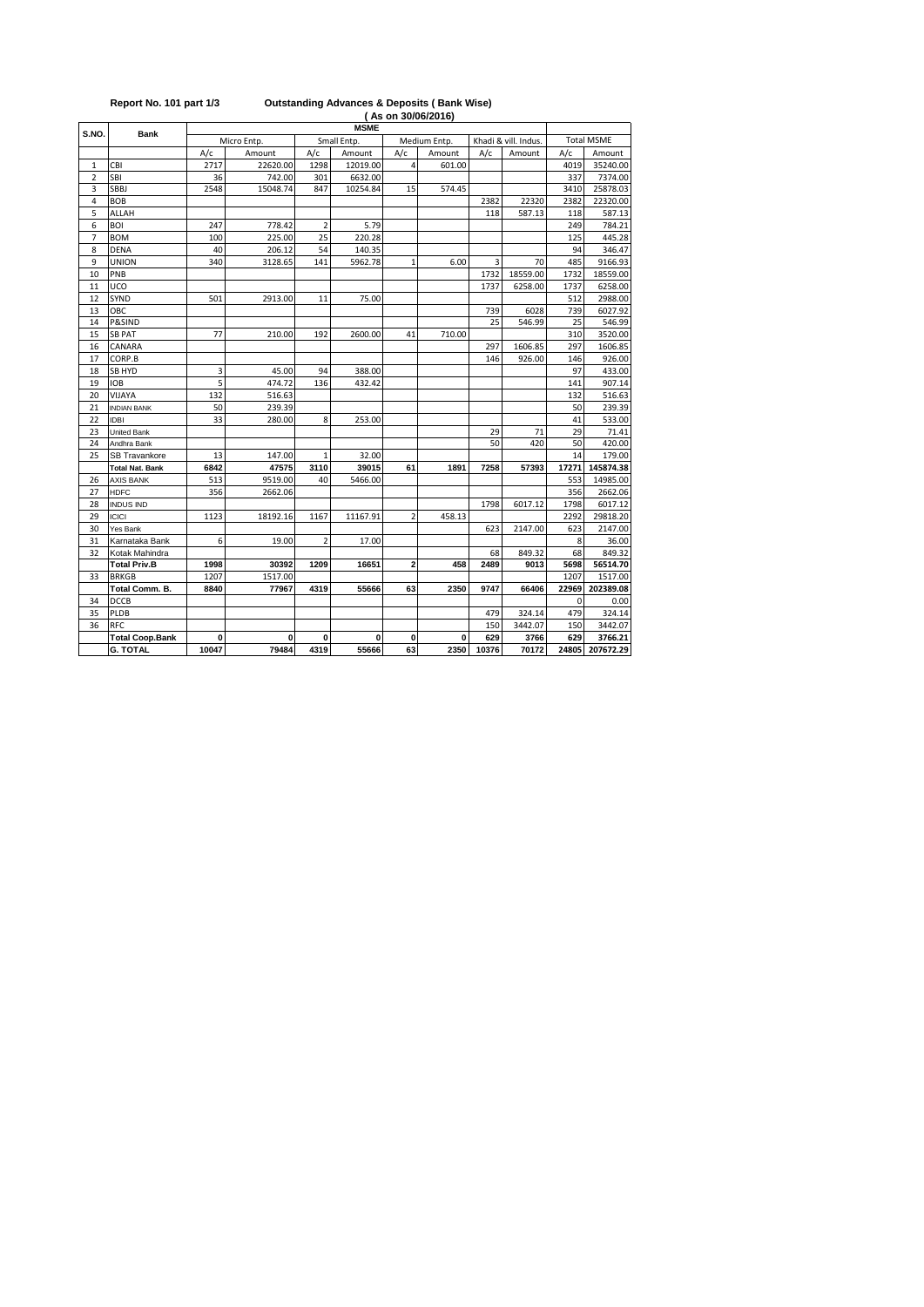| Report No. 101 part 1/4 |  |  |  |  |
|-------------------------|--|--|--|--|
|-------------------------|--|--|--|--|

### **Report No. 101 part 1/4 Outstanding Advances & Deposits ( Bank Wise) ( As on 30/06/2016)**

|                |                        |                |           |                |                     |              |            | <b>Other Priorty Sector</b> |                      |             |                         |              |                |          |                  |
|----------------|------------------------|----------------|-----------|----------------|---------------------|--------------|------------|-----------------------------|----------------------|-------------|-------------------------|--------------|----------------|----------|------------------|
| S.NO.          | <b>BANK</b>            |                | Edu. Loan |                | <b>Housing Loan</b> |              | Other Loan |                             | <b>Export Credit</b> |             | <b>Reneawble Energy</b> |              | Social Infras. |          | <b>Total OPS</b> |
|                |                        | A/c            | Amount    | A/c            | Amount              | A/c          | Amount     | A/c                         | Amount               | A/c         | Amount                  | A/c          | Amount         | A/c      | Amount           |
| 1              | CBI                    | 717            | 1946.00   | 1469           | 9819.00             | 683          | 1249.00    |                             |                      |             |                         |              |                | 2869     | 13014            |
| $\overline{2}$ | SBI                    | 205            | 997.00    | 4047           | 60038.00            | 1592         | 6720.00    |                             |                      |             |                         |              |                | 5844     | 67755            |
| 3              | <b>SBBJ</b>            | 1018           | 2441.78   | 3096           | 27901.40            | 4257         | 25485.47   |                             |                      |             |                         |              |                | 8371     | 55829            |
| 4              | <b>BOB</b>             | 216            | 525.00    | 992            | 6317.00             | 145          | 2499.00    |                             |                      |             |                         |              |                | 1353     | 9341             |
| 5              | ALLAH                  | 11             | 31.20     | 43             | 316.57              |              |            |                             |                      |             |                         |              |                | 54       | 348              |
| 6              | <b>BOI</b>             | 63             | 160.61    | 279            | 2913.73             | 220          | 6701.72    |                             |                      |             |                         |              |                | 562      | 9776             |
| $\overline{7}$ | <b>BOM</b>             | 56             | 98.32     | 138            | 463.20              |              |            |                             |                      |             |                         |              |                | 194      | 562              |
| 8              | <b>DENA</b>            | $\overline{7}$ | 16.00     | 71             | 510.00              | 79           | 20.21      |                             |                      |             |                         |              |                | 157      | 546              |
| 9              | <b>UNION</b>           | 39             | 266.38    | 210            | 1819.68             | 134          | 615.10     |                             |                      |             |                         |              |                | 383      | 2701             |
| 10             | PNB                    | 490            | 1210.00   | 627            | 2923.00             | 72           | 8.00       |                             |                      |             |                         |              |                | 1189     | 4141             |
| 11             | UCO                    | 102            | 240.00    | 565            | 4921.00             |              |            |                             |                      |             |                         |              |                | 667      | 5161             |
| 12             | SYND                   | 25             | 426.00    | 354            | 1992.00             |              |            |                             |                      |             |                         |              |                | 379      | 2418             |
| 13             | ОВС                    | 192            | 484.74    | 2532           | 4260.29             | 8            | 0.19       |                             |                      |             |                         |              |                | 2732     | 4745             |
| 14             | P&SIND                 | 13             | 40.35     | 48             | 340.56              | 185          | 250.84     |                             |                      |             |                         |              |                | 246      | 632              |
| 15             | <b>SB PAT</b>          | 54             | 123.00    | 147            | 1811.00             | 63           | 251.00     |                             |                      |             |                         |              |                | 264      | 2185             |
| 16             | CANARA                 | 26             | 87.56     | 145            | 1069.83             | 15           | 2.82       |                             |                      |             |                         |              |                | 186      | 1160             |
| 17             | CORP.B                 | 13             | 18.00     | 79             | 526.00              | 120          | 219.00     |                             |                      |             |                         |              |                | 212      | 763              |
| 18             | <b>SB HYD</b>          | 16             | 48.00     | 61             | 372.00              |              |            |                             |                      |             |                         |              |                | 77       | 420              |
| 19             | <b>IOB</b>             | 17             | 31.00     | 17             | 137.28              |              |            |                             |                      |             |                         |              |                | 34       | 168              |
| 20             | VIJAYA                 | 5              | 9.26      | 34             | 316.13              | 6            | 15.24      |                             |                      |             |                         |              |                | 45       | 341              |
| 21             | <b>INDIAN BANK</b>     | $\mathbf{1}$   | 3.66      | 71             | 456.20              | 52           | 80.05      |                             |                      |             |                         |              |                | 124      | 540              |
| 22             | <b>IDBI</b>            | 4              | 23.00     | 14             | 180.00              | 11           | 33.00      |                             |                      |             |                         |              |                | 29       | 236              |
| 23             | United Bank            | $\overline{4}$ | 17.41     | 10             | 60.99               |              |            |                             |                      |             |                         |              |                | 14       | 78               |
| 24             | Andhra Bank            | 4              | 30.00     | 45             | 300.00              | 25           | 50.00      |                             |                      |             |                         |              |                | 74       | 380              |
| 25             | SB Travankore          |                | 1.00      | 40             | 557.00              |              | 62.00      |                             |                      |             |                         |              |                | 44       | 620              |
|                | <b>Total Nat. Bank</b> | 3299           | 9275      | 15134          | 130322              | 7670         | 44263      | 0                           | $\mathbf 0$          | 0           | $\mathbf 0$             | $\mathbf 0$  | $\mathbf 0$    | 26103    | 183860           |
| 26             | <b>AXIS BANK</b>       | $\overline{1}$ | 4.00      | 683            | 7697.00             |              |            |                             |                      |             |                         |              |                | 684      | 7701             |
| 27             | <b>HDFC</b>            |                |           | 1064           | 8005.83             | 6184         | 20192.57   |                             |                      |             |                         |              |                | 7248     | 28198            |
| 28             | <b>INDUS IND</b>       |                |           | $\overline{2}$ | 8.18                |              |            |                             |                      |             |                         |              |                | 2        | 8                |
| 29             | <b>ICICI</b>           | 15             | 21.19     | 548            | 3370.21             | 30           | 3.86       |                             |                      |             |                         |              |                | 593      | 3395             |
| 30             | Yes Bank               |                |           |                |                     |              |            |                             |                      |             |                         |              |                | $\Omega$ | $\Omega$         |
| 31             | Karnataka Bank         |                |           | $\overline{4}$ | 82.00               |              |            |                             |                      |             |                         |              |                | 4        | 82               |
| 32             | Kotak Mahindra         |                |           |                |                     | 31           | 14.50      |                             |                      |             |                         |              |                | 31       | 15               |
|                | <b>Total Priv.B</b>    | 16             | 25        | 2301           | 19163               | 6245         | 20211      | 0                           | $\mathbf 0$          | $\mathbf 0$ | $\mathbf{0}$            | 0            | $\mathbf{0}$   | 8562     | 39399            |
| 33             | <b>BRKGB</b>           | 92             | 182.00    | 479            | 2579.00             |              |            |                             |                      |             |                         |              |                | 571      | 2761             |
|                | Total Comm. B.         | 3315           | 9300      | 17435          | 149485              | 13915        | 64474      | 0                           | $\mathbf 0$          | 0           | 0                       | 0            | $\mathbf{0}$   | 34665    | 223259           |
| 34             | <b>DCCB</b>            |                |           |                |                     |              |            |                             |                      |             |                         |              |                | $\Omega$ | 0                |
| 35             | PLDB                   |                |           | 160            | 177.24              |              |            |                             |                      |             |                         |              |                | 160      | 177              |
| 36             | <b>RFC</b>             |                |           |                |                     |              |            |                             |                      |             |                         |              |                | $\Omega$ | $\mathbf 0$      |
|                | <b>Total Coop.Bank</b> | 0              | 0         | 160            | 177                 | $\mathbf{0}$ | 0          | 0                           | $\mathbf 0$          | 0           | $\mathbf 0$             | 0            | $\mathbf 0$    | 160      | 177              |
|                | <b>G. TOTAL</b>        | 3407           | 9482      | 18074          | 152241              | 13915        | 64474      | 0                           | $\mathbf 0$          | $\mathbf 0$ | 0                       | $\mathbf{0}$ | 0              |          | 35396 226197.35  |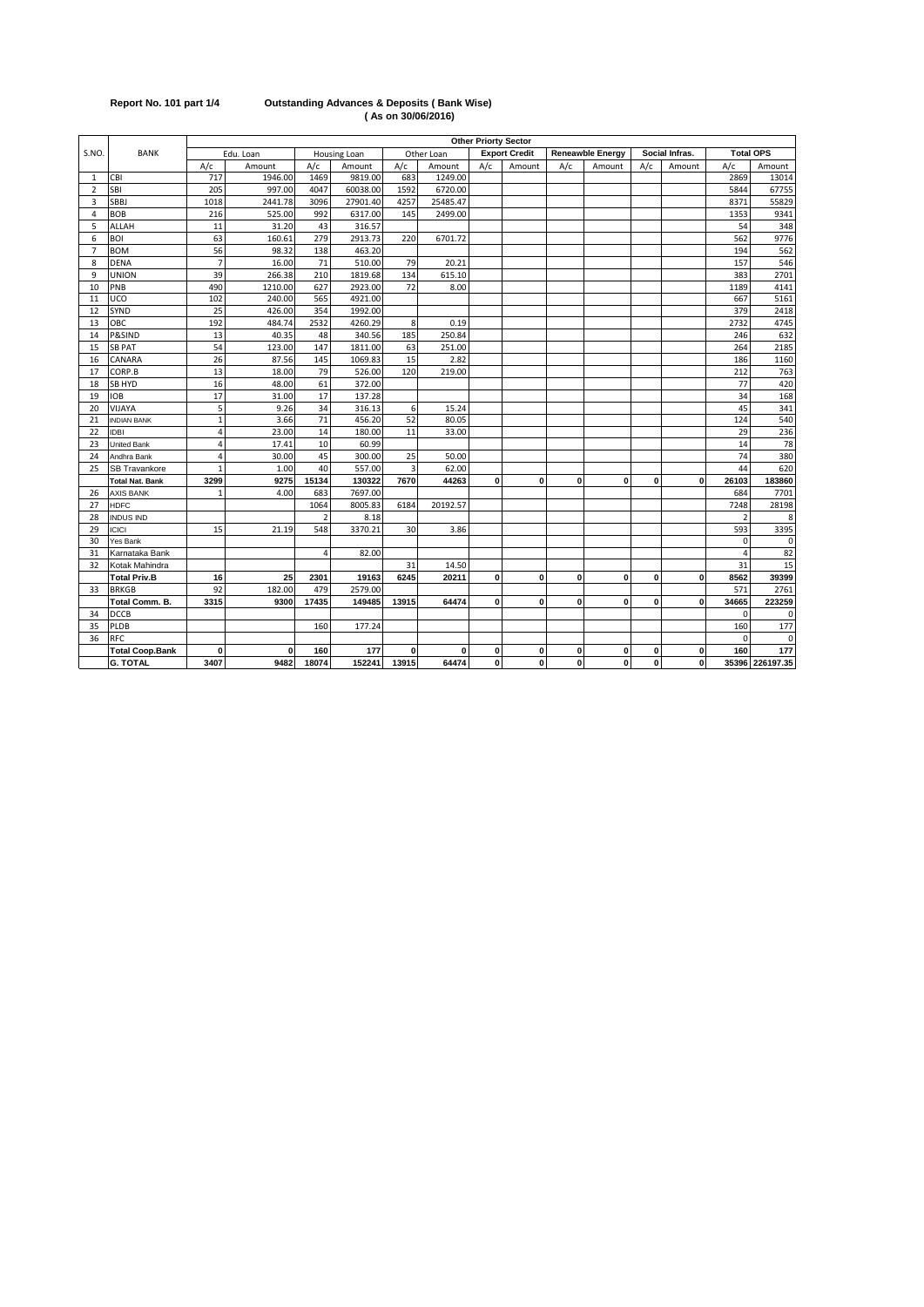| <b>Bank</b>          |                                                                                                                             |                                           |                                                                                                           |                                                 |                                                                                             |                                      |                                                                                                                                         |                                               |                                                                                                                  | <b>PMEGP</b>             |
|----------------------|-----------------------------------------------------------------------------------------------------------------------------|-------------------------------------------|-----------------------------------------------------------------------------------------------------------|-------------------------------------------------|---------------------------------------------------------------------------------------------|--------------------------------------|-----------------------------------------------------------------------------------------------------------------------------------------|-----------------------------------------------|------------------------------------------------------------------------------------------------------------------|--------------------------|
|                      | A/c                                                                                                                         | Amount                                    | A/c                                                                                                       | Amount                                          | A/c                                                                                         | Amount                               | A/c                                                                                                                                     | Amount                                        | A/c                                                                                                              | Amount                   |
| CBI                  | 7648                                                                                                                        | 15986.00                                  | 1011                                                                                                      | 1124.00                                         | 1124                                                                                        | 15614.00                             | 5714                                                                                                                                    | 15190.00                                      | 111                                                                                                              | 521.00                   |
| SBI                  | 13802                                                                                                                       |                                           | 1962                                                                                                      |                                                 | 3512                                                                                        |                                      | 1240                                                                                                                                    |                                               | 39                                                                                                               | 1767.00                  |
| SBBJ                 | 32124                                                                                                                       | 34015.84                                  | 13550                                                                                                     | 17054.84                                        | 4914                                                                                        | 23269.48                             | 5694                                                                                                                                    | 9057.36                                       |                                                                                                                  |                          |
| <b>BOB</b>           | 1797                                                                                                                        | 4187.00                                   | 1014                                                                                                      | 2961.00                                         | 721                                                                                         | 8603.00                              | 1270                                                                                                                                    | 6585.00                                       | 45                                                                                                               | 26.00                    |
| ALLAH                | 425                                                                                                                         | 670.84                                    | 165                                                                                                       | 457.00                                          | 72                                                                                          | 285.84                               | 110                                                                                                                                     | 315.96                                        | 13                                                                                                               | 8.60                     |
| BOI                  | 1357                                                                                                                        | 2358.48                                   | 951                                                                                                       | 1457.00                                         | 854                                                                                         | 1677.48                              | 554                                                                                                                                     | 1847.14                                       | 11                                                                                                               | 65.41                    |
| <b>BOM</b>           | 30                                                                                                                          | 27.00                                     | $\overline{7}$                                                                                            | 3.90                                            | 5                                                                                           | 6.00                                 | 8                                                                                                                                       | 1.72                                          |                                                                                                                  |                          |
| <b>DENA</b>          | 405                                                                                                                         | 1147.00                                   | 10                                                                                                        | 7.63                                            | 38                                                                                          | 66.00                                | 111                                                                                                                                     | 344.00                                        | $\overline{4}$                                                                                                   | 2.38                     |
| UNION                | 1286                                                                                                                        | 2572.27                                   | 748                                                                                                       | 1591.35                                         | 182                                                                                         | 3204.30                              | 265                                                                                                                                     | 807.06                                        | 4                                                                                                                | 47.61                    |
| PNB                  | 4287                                                                                                                        | 5648.00                                   | 1015                                                                                                      | 1151.00                                         | 1263                                                                                        | 10514.00                             | 2195                                                                                                                                    | 896.00                                        | 40                                                                                                               | 65.00                    |
| UCO                  | 1450                                                                                                                        | 3148.00                                   | 1272                                                                                                      | 2998.00                                         | 340                                                                                         | 2625.00                              | 491                                                                                                                                     | 1584.00                                       | 33                                                                                                               | 23.00                    |
| SYND                 | 135                                                                                                                         | 265.74                                    | 62                                                                                                        | 129.68                                          | 89                                                                                          | 502.71                               | 321                                                                                                                                     | 2071.24                                       | $\overline{7}$                                                                                                   | 78.00                    |
| OBC                  | 1740                                                                                                                        | 3193.62                                   | 639                                                                                                       | 1514.70                                         | 438                                                                                         | 862.70                               | 831                                                                                                                                     | 1965.92                                       | 16                                                                                                               | 11.30                    |
| P&SIND               | 124                                                                                                                         | 74.90                                     | 45                                                                                                        | 4.20                                            | 46                                                                                          | 15.60                                | 102                                                                                                                                     | 417.00                                        | 5                                                                                                                | 6.85                     |
| <b>SB PAT</b>        | 107                                                                                                                         | 875.00                                    | 107                                                                                                       | 982.00                                          | 45                                                                                          | 157.00                               | 128                                                                                                                                     | 151.00                                        | 29                                                                                                               | 24.00                    |
| CANARA               | 203                                                                                                                         | 370.91                                    | 55                                                                                                        | 174.15                                          | 77                                                                                          | 245.75                               | 35                                                                                                                                      | 36.21                                         | 4                                                                                                                | 27.63                    |
| CORP.B               | 296                                                                                                                         | 441.00                                    | 139                                                                                                       | 129.00                                          | 214                                                                                         | 357.00                               | 186                                                                                                                                     | 278.00                                        | 9                                                                                                                | 4.67                     |
| SB HYD               | 31                                                                                                                          | 55.00                                     | 19                                                                                                        | 57.00                                           | 51                                                                                          | 154.87                               | 18                                                                                                                                      | 24.00                                         |                                                                                                                  |                          |
| <b>IOB</b>           | 62                                                                                                                          | 43.24                                     | 9                                                                                                         | 54.39                                           | 72                                                                                          | 102.83                               | 58                                                                                                                                      | 163.91                                        |                                                                                                                  |                          |
| VIJAYA               | 33                                                                                                                          | 140.80                                    | 33                                                                                                        | 140.80                                          | 24                                                                                          | 64.26                                | 36                                                                                                                                      | 201.45                                        |                                                                                                                  |                          |
| <b>INDIAN BANK</b>   | 9                                                                                                                           | 5.37                                      | 1                                                                                                         | 3.01                                            | $\mathbf{1}$                                                                                | 7.07                                 | 10                                                                                                                                      | 56.44                                         |                                                                                                                  |                          |
| <b>IDBI</b>          | 21                                                                                                                          | 56.00                                     | 9                                                                                                         | 8.00                                            | 9                                                                                           | 10.75                                | 15                                                                                                                                      | 275.19                                        |                                                                                                                  |                          |
| United Bank          | 7                                                                                                                           | 1.96                                      | 5                                                                                                         | 2.64                                            | 13                                                                                          | 64.52                                | 23                                                                                                                                      | 462.92                                        |                                                                                                                  |                          |
| Andhra Bank          | 4                                                                                                                           | 11.30                                     | 3                                                                                                         | 0.70                                            |                                                                                             |                                      |                                                                                                                                         |                                               |                                                                                                                  |                          |
| <b>SB Travankore</b> |                                                                                                                             |                                           |                                                                                                           |                                                 |                                                                                             |                                      |                                                                                                                                         |                                               |                                                                                                                  |                          |
|                      |                                                                                                                             |                                           |                                                                                                           |                                                 |                                                                                             |                                      |                                                                                                                                         |                                               | 370                                                                                                              | 2678.45                  |
| <b>AXIS BANK</b>     | 75                                                                                                                          | 560.00                                    | 75                                                                                                        | 560.00                                          | 155                                                                                         | 549.00                               | 60                                                                                                                                      | 312.00                                        |                                                                                                                  |                          |
| <b>HDFC</b>          | 6714                                                                                                                        | 6277.87                                   | 896                                                                                                       | 2095.23                                         | 1942                                                                                        | 1577.12                              | 4147                                                                                                                                    | 3131.89                                       |                                                                                                                  |                          |
| <b>INDUS IND</b>     | 2331                                                                                                                        | 5002.42                                   | 564                                                                                                       | 1807.77                                         | 864                                                                                         | 2445.94                              | 406                                                                                                                                     | 1055.40                                       |                                                                                                                  |                          |
| <b>ICICI</b>         | 3637                                                                                                                        | 6308.56                                   | 872                                                                                                       | 1024.23                                         | 1039                                                                                        | 3823.94                              | 2590                                                                                                                                    | 23736.24                                      |                                                                                                                  |                          |
| Yes Bank             | 967                                                                                                                         | 1441.00                                   |                                                                                                           |                                                 |                                                                                             |                                      |                                                                                                                                         |                                               |                                                                                                                  |                          |
| Karnataka Bank       |                                                                                                                             |                                           |                                                                                                           |                                                 |                                                                                             |                                      |                                                                                                                                         |                                               |                                                                                                                  |                          |
| Kotak Mahindra       | 111                                                                                                                         | 3724.45                                   |                                                                                                           |                                                 | 71                                                                                          | 3284.22                              |                                                                                                                                         |                                               |                                                                                                                  |                          |
| <b>Total Priv. B</b> | 13835                                                                                                                       | 23314.30                                  | 2407                                                                                                      | 5487.23                                         | 4071                                                                                        | 11680.22                             | 7203                                                                                                                                    |                                               | $\bf{0}$                                                                                                         | 0.00                     |
|                      |                                                                                                                             |                                           |                                                                                                           |                                                 | 997                                                                                         |                                      |                                                                                                                                         |                                               | 34                                                                                                               | 38.00                    |
|                      |                                                                                                                             |                                           |                                                                                                           |                                                 |                                                                                             |                                      |                                                                                                                                         |                                               |                                                                                                                  | 2678.45                  |
|                      |                                                                                                                             |                                           |                                                                                                           |                                                 |                                                                                             |                                      |                                                                                                                                         |                                               | $\Omega$                                                                                                         | 0.00                     |
|                      | 707                                                                                                                         |                                           |                                                                                                           |                                                 |                                                                                             |                                      |                                                                                                                                         |                                               |                                                                                                                  |                          |
|                      |                                                                                                                             |                                           |                                                                                                           |                                                 | $\overline{a}$                                                                              |                                      | $\overline{a}$                                                                                                                          |                                               |                                                                                                                  |                          |
|                      |                                                                                                                             |                                           |                                                                                                           |                                                 |                                                                                             |                                      |                                                                                                                                         |                                               |                                                                                                                  | 0.00                     |
|                      | 134229                                                                                                                      | 332943.41                                 | 59562                                                                                                     | 66416.58                                        | 23603                                                                                       |                                      | 30860                                                                                                                                   | 83944.03                                      | 404                                                                                                              | 2716.45                  |
|                      | <b>Total Nat. Bank</b><br><b>BRKGB</b><br>Total Comm. B.<br>DCCB<br>PLDB<br>RFC<br><b>Total Coop. Ba</b><br><b>G. TOTAL</b> | 67383<br>16063<br>81218<br>36241<br>36948 | <b>Weakar Section</b><br>7632.00<br>82927.27<br>23709.00<br>106241.57<br>202547.00<br>445.84<br>202992.84 | 22831<br>630<br>25238<br>32457<br>1237<br>33694 | <b>SCST</b><br>4638.00<br>36643.99<br>5548.15<br>42131.22<br>17957.00<br>780.21<br>18737.21 | 14104<br>18175<br>4358<br>71<br>4431 | (AS ON 30/06/2016)<br><b>MINORITY</b><br>6712.00<br>75122.16<br>989.00<br>86802.38<br>4884.00<br>44.58<br>114.00<br>5042.58<br>92833.96 | 19415<br>2303<br>26618<br>1547<br>390<br>1939 | <b>WOMEN</b><br>3799.00<br>46530.52<br>28235.53<br>2208.00<br>74766.05<br>6595.00<br>184.98<br>190.00<br>6969.98 | (Rs in lacs)<br>370<br>0 |

### **Report No. 101 part 1/6 Outstanding Advances & Deposits ( Bank Wise) ( As on 30/06/2016)**